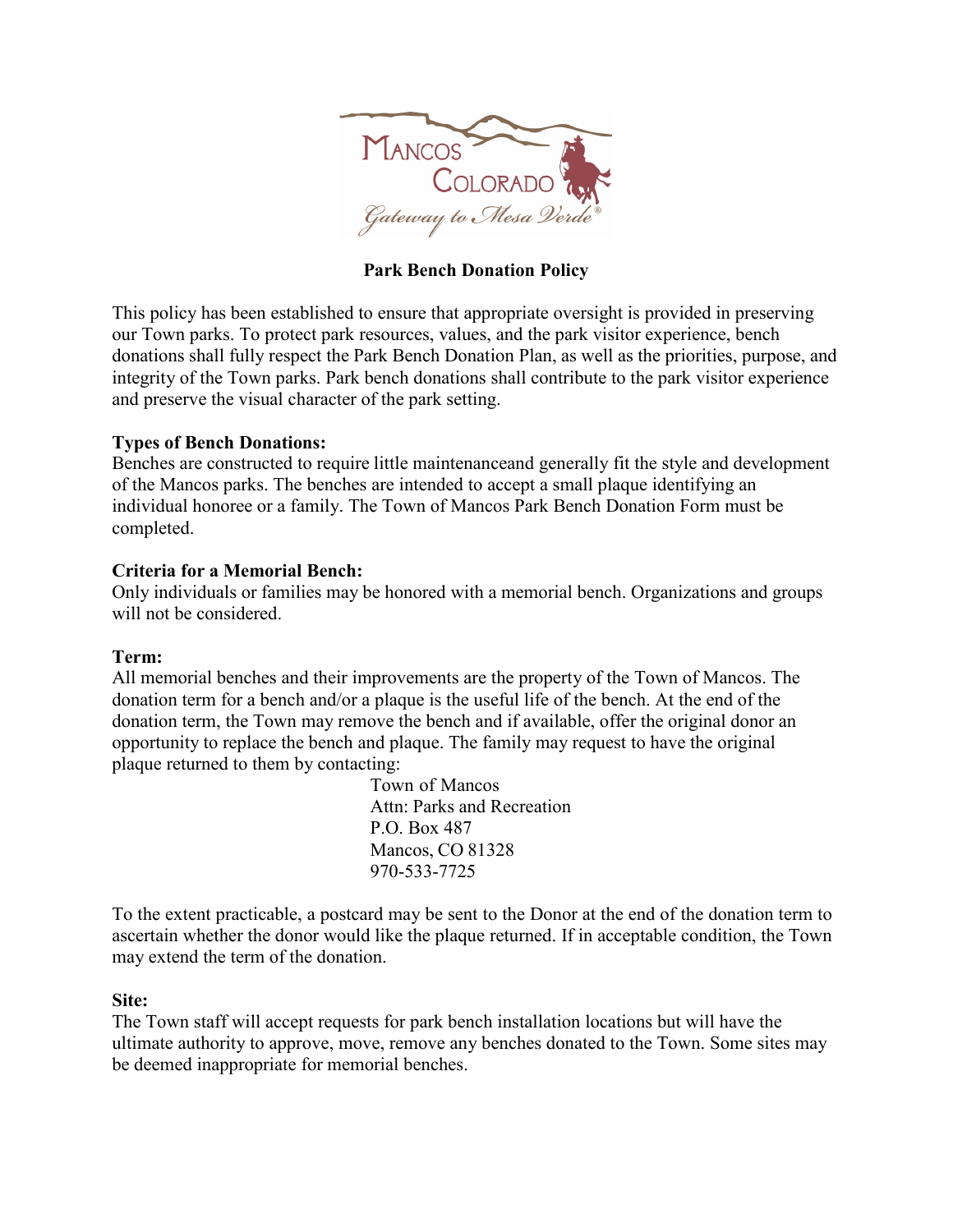#### **Bench Style:**

Once the donation has been received and approved, the Town will purchase, provide, and install the bench, which will be of a style consistent with the Mancos parks system, as determined by staff. All benches will meet the standards of the Town for design, durability, and construction and will be similar.

### **Bench Plaque:**

The donor will receive information regarding obtaining the memorial plaque. The Town will procure and install a small metal plaque on a Memorial Bench to honor the individual or family memorialized. The plaque size, font, and design specifications as well as approval of the message, will be at the discretion of the Town Administrator or his/her designee. The plaque will be approximately 3" x 5". The plaque will be securely inset or surface-mounted onto the seat back of the bench by the Town. A marker that reads "Donated by a Friend of Mancos" will identify benches donated anonymously. Plaques will be ordered and paid for through approved vendors.

### **Installation of Bench:**

The Town shall be responsible for bench installation.

### **Longevity of Bench:**

Park benches in outdoor settings have a reasonable life span of about 10 years. The Town will provide for normal maintenance and repair of the bench during its useful life. If bench removal is required, due to deterioration or severe vandalism, the Town is not responsible for replacement of the bench. The plaque will either be installed on another bench or returned to the Donor. Additionally, the Town reserves the right to relocate the bench if unforeseen circumstances arise due to its location or setting.

### **Cost of the Bench:**

The Donor is responsible for all costs associated with the bench donation. The donation amount includes the cost of the bench (inclusive of tax and shipping), the cost of installation, and the cost to have the plaque produced (established and paid directly to the vendor). The initial cost estimates (subject to change without notice) are as follows:

Bench and installation: \$2,500 (includes mounting brackets) Plaque: \$75

The Town is not seeking revenue from the sale and installation of memorial benches but rather to be made whole from the actual costs of procurement and installation. Costs in excess of the estimates provided will be the responsibility of the donor. All costs of the bench and installation must be paid before installation occurs.

### **Acceptance of the Donation:**

The Town Administrator or his/her designee must approve the donation and plaque.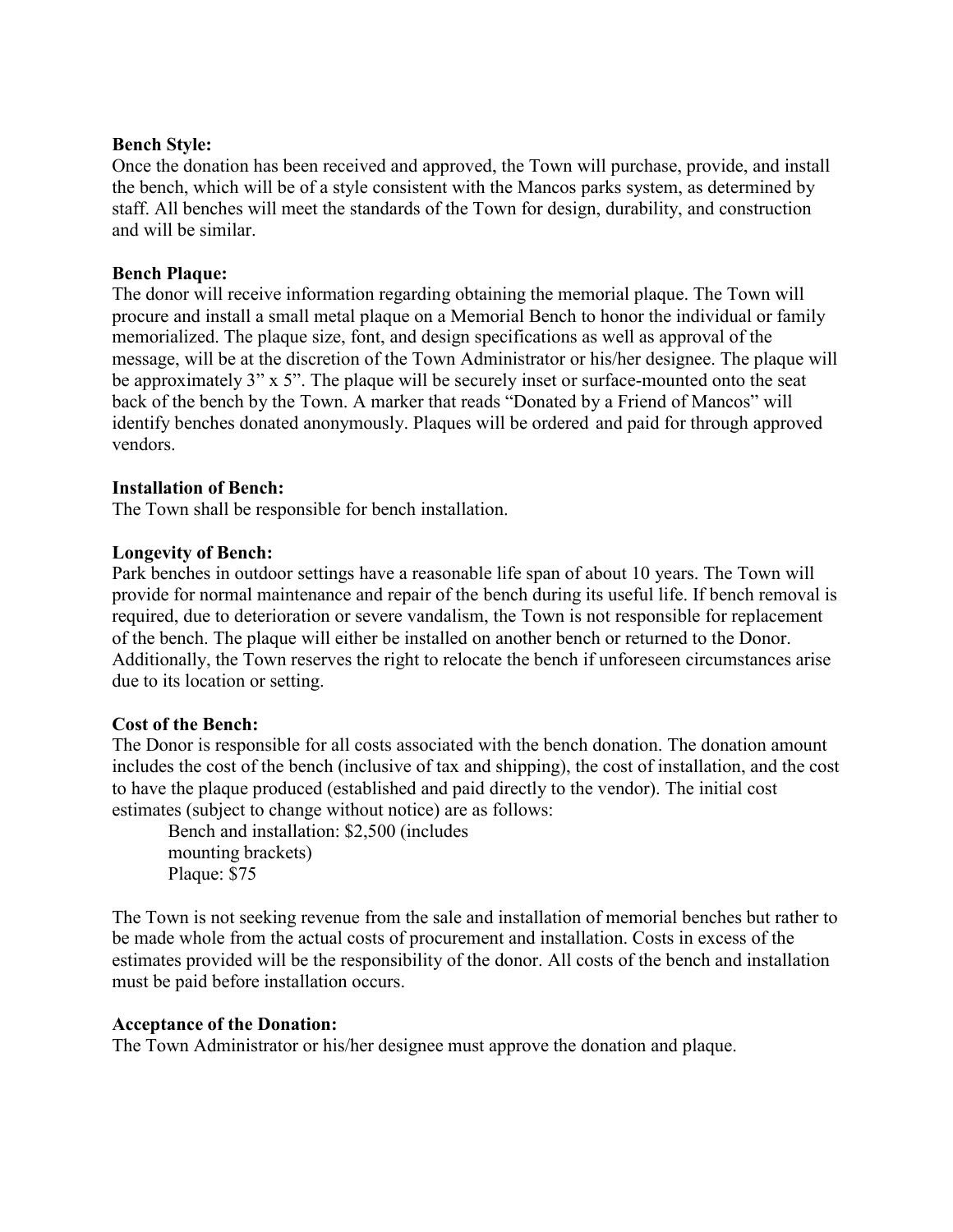## **Approval Process:**

The Town Administrator or his/her designee has the responsibility to review park bench donation applications and the authority to deny those that it determines would be inappropriate and/or that would predictably attract vandalism. Decisions by the Town Administrator to deny a bench donation application may be appealed to the Mancos Town Board. Memorial bench donation requests will be processed in the order received.